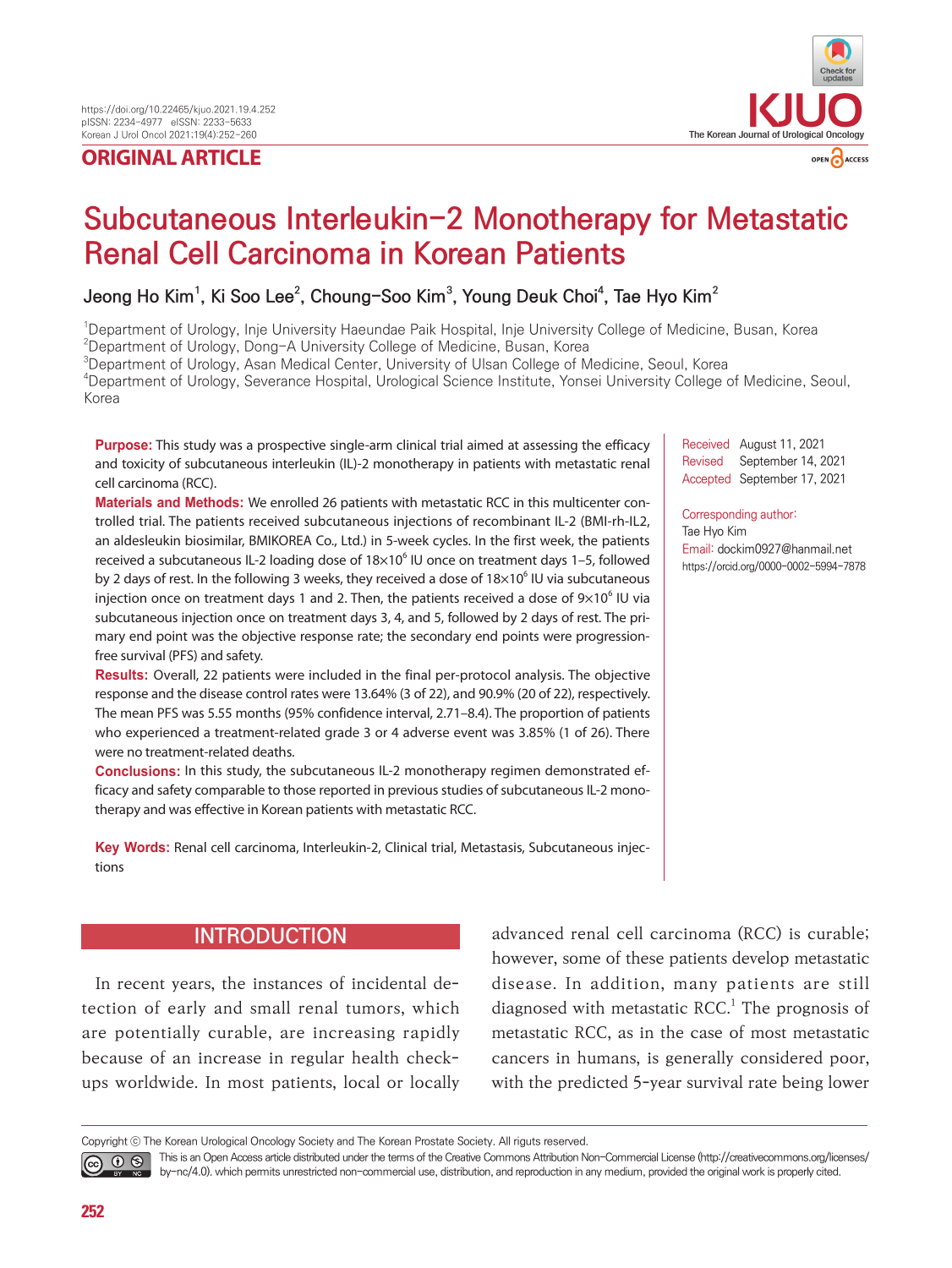than  $20\%^{2-4}$  Owing to a deeper understanding of the molecular biology of RCC, the therapeutic options for metastatic RCC have expanded, and several antiangiogenic agents and immunecheckpoint inhibitors (ICIs) have been developed. Tyrosine kinase inhibitors (TKIs), especially sunitinib and pazopanib, are currently used as the first-line treatments for metastatic RCC and have shown promising results.<sup>5,6</sup> Satisfactory results have also been reported for the more recently developed ICIs.<sup>7,8</sup> However, several issues remain to be addressed. Moreover, further study of the optimal treatment sequences for patients with metastatic RCC is needed.

RCC is resistant to cytotoxic chemotherapy. The mechanisms underlying the development of cytotoxic drug resistance in metastatic RCC remain unknown. It is generally accepted that these mechanisms may involve overexpression of p-glycoprotein efflux pumps and the dysregulation of the microtubule-hypoxia inducible factor signaling axis.<sup>9</sup> Although some clinical outcomes of cytotoxic chemotherapy in nonclear cell RCC, such as sarcomatoid and collecting-duct RCC variants, have been reported, the roles of cytotoxic chemotherapy in the treatment of clear cell RCC are poorly elucidated.<sup>9-12</sup> Thus, other effective therapeutic strategies, such as immune modulation, have been intensively studied. Cytokine therapies have been used for the treatment of metastatic RCC for a long time, and antiangiogenic therapies were introduced in 2005. At present, ICIs that regulate T-cell activation are widely used.

The role of cytokines and ICIs in the cancer immunotherapy is to stimulate the immune response through several different mechanisms. In particular, cytokines are used to non-specifically stimulate immune processes. $13$  To date, 2 cytokinesinterleukin-2 (IL-2) and interferon-α-have been approved for use as single agents for the treatment of several cancers. These agents have demonstrated

significant antitumor activity against advanced RCC and metastatic melanoma.<sup>14</sup> High-dose (HD) IL-2 therapy was approved in 1992 for the treatment of metastatic RCC; most of the endogenous IL-2 is produced by activated CD4+ T cells. Administered IL-2 increases natural killer (NK) cell activity and induces lymphokine-activated killer cells in the circulation.15 These cytotoxic effector cells lead to the eradication of tumor cells. In a phase II study in which HD IL-2 therapy was performed in 255 patients with metastatic RCC, the overall objective response rate (ORR) was 14%, with the complete response (CR) and partial response (PR) rates being 5% and 9%, respectively.<sup>16</sup> However, HD IL-2 therapy is associated with a higher incidence of adverse events (AEs), which can be life-threatening when improperly managed. It is also associated with a severe toxicity profile, and therefore, lowdose and subcutaneous regimens have been suggested. In this prospective single-arm controlled study of IL-2, we evaluated its efficacy and safety in Korean patients with metastatic RCC.

### MATERIALS AND METHODS

#### 1. Patients and Ethical Statement

We included patients with clinically diagnosed metastatic RCC who received subcutaneous IL-2 therapy between December 2011 and November 2014 at 3 tertiary care centers (Asan Medical Center, Dong-A University Hospital, Severance Hospital). The major eligibility criteria were as follows; age of  $\geq$ 18 to  $\leq$ 75 years; an Eastern Cooperative Oncologic Group (ECOG) performance status of 0 or 1; a histologically or cytologically confirmed diagnosis of metastatic RCC with a bidimensionally measurable and clearly progressive lesion; life expectancy of  $\geq$ 10 weeks; favorable or intermediate Memorial Sloan Kettering Cancer Center (MSKCC) risk;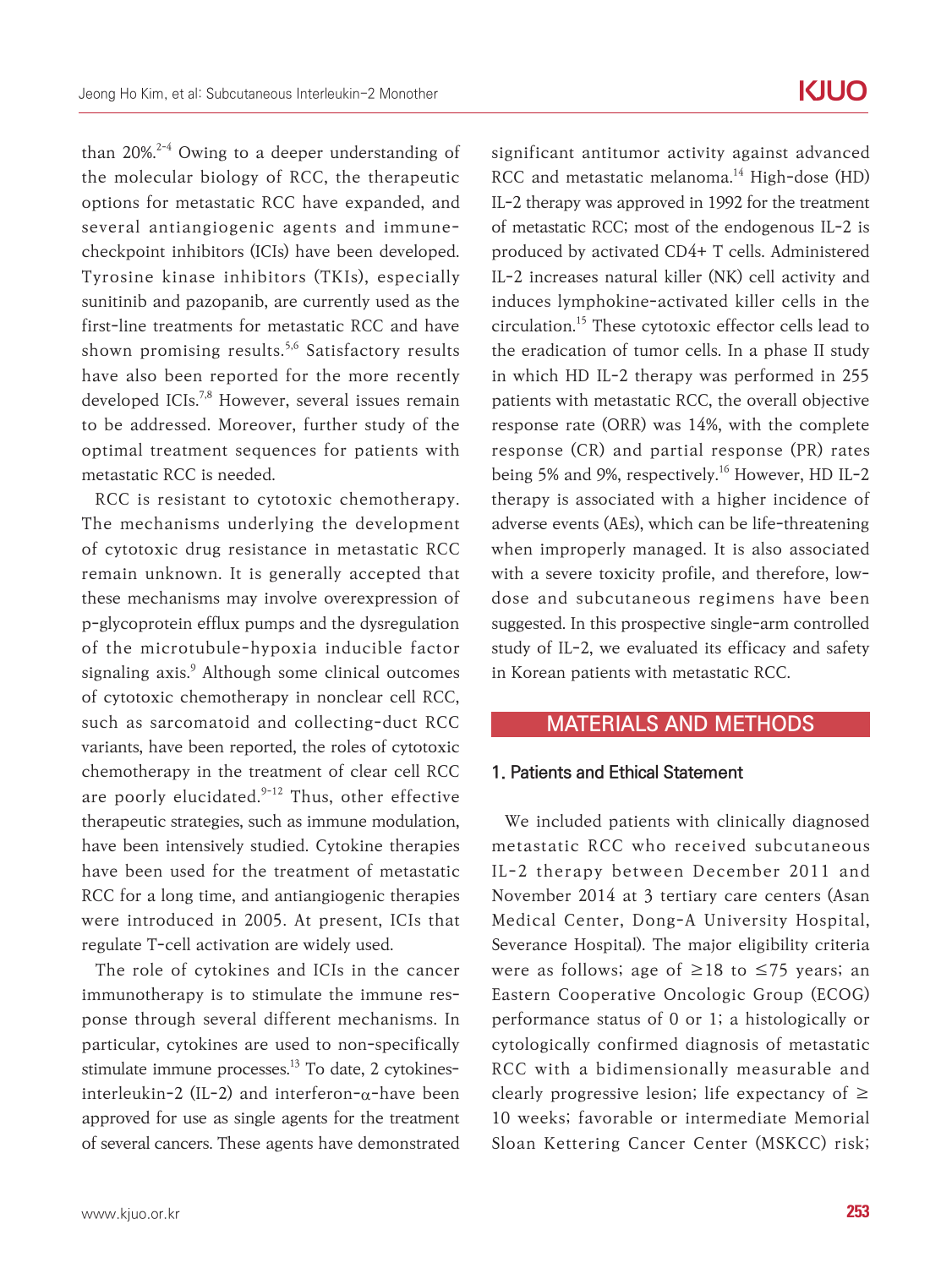## **KJUO**

and an adequate organ function. Adequate organ function was defined as follows: normal hematologic parameters, a serum creatinine level of ≤twice the upper limit of normal (ULN); serum glutamic oxaloacetate transaminase and glutamate pyruvate transaminase levels ≤twice the ULN; and a serum bilirubin level of  $\leq$ 2.0 mg/ dL. Patients were able to receive pressor agents. The exclusion criteria were as follows: a history of hypersensitive reaction due to recombinant IL-2, other malignancies, more than 12 metastatic sites, a history or symptoms of severe cardiac disease, systemic infections requiring antibiotic treatment, metastasis to the central nervous system, resting pO<sub>2</sub> of <60 mmHg, presence of organ allografts, corticosteroid dependence, presence of immunodeficiency disorder, and pregnancy or lactation.

The study was approved by the Institutional Review Board of all the participating institutions (Asan Medical Center: 2010-0883, Dong-A University Hospital: 11-117, Severance Hospital: 4-2011-0038) and conducted according to the ethical standards laid down by the 1964 Declaration of Helsinki and its later amendments. Voluntary written informed consent was obtained from all study participants.

#### 2. Treatment Protocol

BMI-recombinant IL-2 (BMI-rh-IL-2), a biosimilar of aldesleukin (Proleukin; Chiron Italia s.s.l, Milan, Italy) with an identical molecular structure, was used in this study. In the first week, on treatment days 1–5, patients received a subcutaneous recombinant human IL-2 (BMI-rh-IL2, BMIKOREA CO., LTD., Jeju, Korea) loading dose of  $18 \times 10^6$  IU once followed by 2 days of rest. In the following 3 weeks, on treatment days 1 and 2, patients received a dose of  $18\times10^6$  IU via subcutaneous injection at once. Then, on treatment days 3, 4, and 5, the patients received a dose of  $9\times10^6$  IU via subcutaneous injection at once, followed by 2 days of rest. After treatment for 4 weeks, the patients were given a 1-week rest. The cycles were repeated every 5 weeks. One cycle consisted of 4 weeks of treatment followed 1 week of rest. The treatment schedule was based on those in previous study.<sup>17</sup> Treatment was continued until progressive disease or unacceptable toxicity was encountered. If significant toxicity occurred during treatment, a treatment delay of up to 4 weeks was allowed for the resolution of side effects between courses. Treatment delay was defined as not receiving the subsequent treatment within a week of the previous treatment.

#### 3. Response and Toxicity Assessment

Patients were evaluated for response and progression each cycle after the end of the treatment cycle for study termination. The criteria for CR and PR assessment were based on Response Evaluation Criteria in Solid Tumors (ver. 1.1) guidelines. The primary and secondary end points were ORR and progression-free survival (PFS) time, respectively. Treatment safety was assessed according to the Common Terminology Criteria for Adverse Events version 3.0. Patient data such as age, sex, ECOG performance status, histologic subtype, prior therapy, location of metastatic sites, laboratory findings, and PFS were prospectively collected over a 1-year period according to the study plan.

#### 4. Statistical Analysis

In the planned analysis, efficacy was evaluated in the per-protocol (PP) population, and the intent-to-treat (ITT) population was mainly used to assess the safety outcome. Categorical variables are expressed as frequencies and percentages.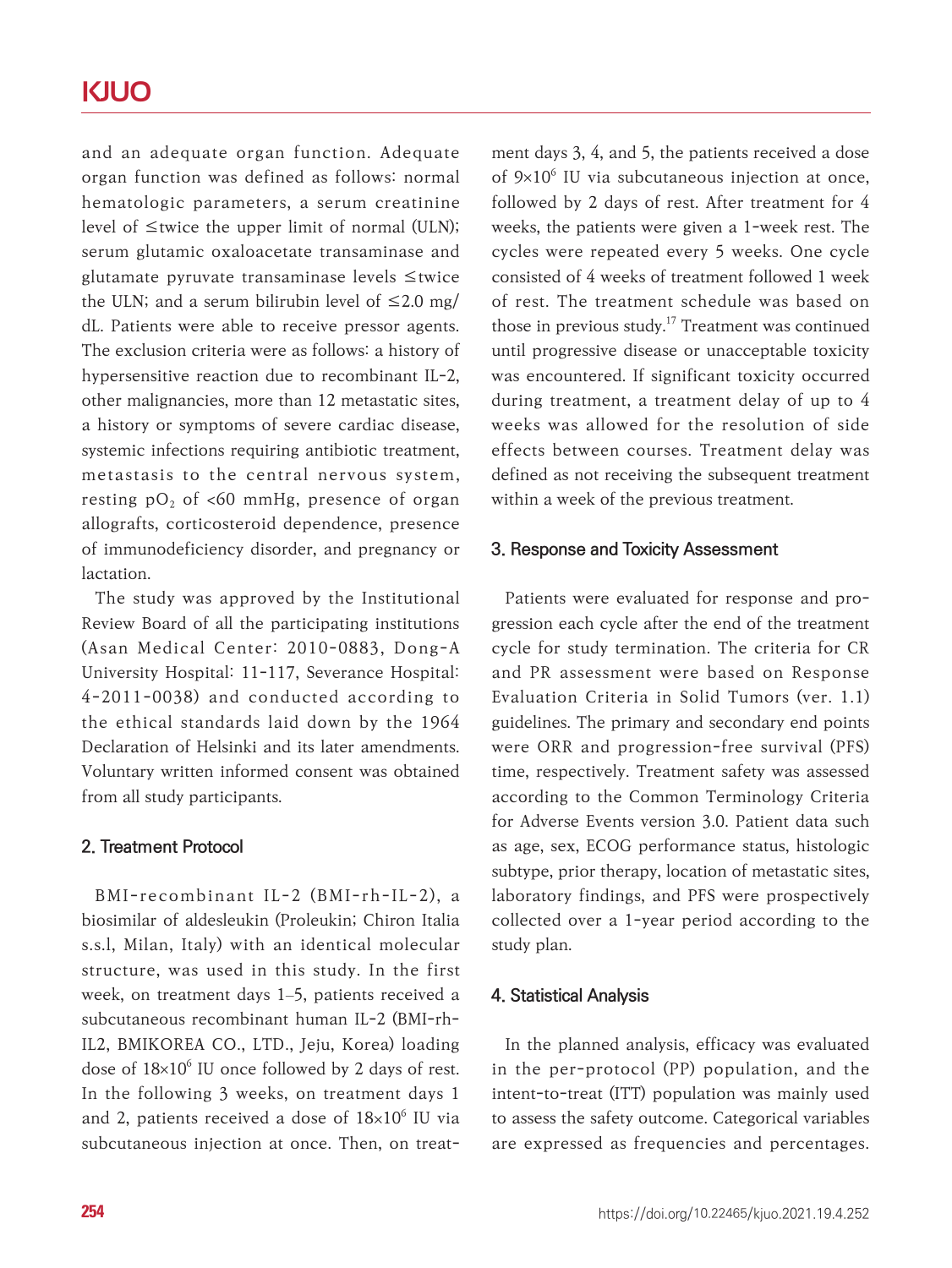Continuous variables are expressed as the mean ±standard deviation or median (interquartile range) values. PFS was defined as the period from the date of the first IL-2 dose to the date of progression. All survival outcomes were analyzed using the Kaplan-Meier analysis. All statistical analyses were performed using IBM SPSS Statistics ver. 20.0 (IBM Co., Armonk, NY, USA), with a 2-sided p-value of **<**0.05 indicating statistical significance.

#### RESULTS

Between December 2011 and November 2014, 36 patients were screened at the 3 participating institutions. Of these 36 patients, 26 who met the inclusion criteria were enrolled in the trial (ITT population), and 22 patients finally followed the clinical trial protocol (PP population) (Fig. 1). Four patients were dropped from the final analysis because a follow-up test could not be performed. The clinical characteristics of the 26 patients are listed in Table 1. Fourteen patients (53.9%) had previously received target or immunologic agents, and 1 patient had received radiation therapy for pain control within 4 weeks of the screening. All patients were in the favorable or intermediate risk groups according to the MSKCC prognostic criteria. The mean time from the diagnosis of metastatic RCC to IL-2 administration was 20.16± 23.64 months.

Among the 22 patients (PP population), none



Fig. 1. Flow chart showing study subject enrollment. ITT: intention-to-treat, PP: per-protocol.

achieved CR, 3 (13.6%) achieved PR, and 17 (77.3%) achieved stable disease (Table 2). The ORR and disease control rate (DCR) were 13.6% and 90.9%, respectively (Table 2). The mean PFS was 5.55 months (95% confidence interval, 2.71–8.4) (Fig. 2). Among the 26 patients (ITT population), the overall incidence rates of AEs and adverse drug reactions (ADRs) were 84.6% (n=22) and 76.9% (n=20), respectively. The incidence rates of severe AEs and ADRs were 19.2% (n=5) and 3.9% (n=1), respectively (Table 3). The most common ADRs were rigors/chills (n=10), and fever (n=8). The

#### Table 1. Patients' baseline characteristics

| Characteristic                 | $ITT(N=26)$       | $PP(N=22)$        |
|--------------------------------|-------------------|-------------------|
| Age (yr), mean $\pm$ SD        | $59.9 \pm 8.6$    | $59.9 \pm 8.7$    |
| Sex                            |                   |                   |
| Male                           | 21 (80.8)         | 17(77.3)          |
| Female                         | 5(19.2)           | 5(22.7)           |
| Body weight (kg), median (IQR) | $68.2(60.3-76.7)$ | $68.4(61.7-76.7)$ |
| Diabetes mellitus              | 6(23.1)           | 5(22.7)           |
| Hypertension                   | 7(26.9)           | 6(27.3)           |
| ECOG performance status        |                   |                   |
| $\mathbf{0}$                   | 19(73.1)          | 17(77.3)          |
| 1                              | 7(26.9)           | 5(22.7)           |
| Histopathologic finding        |                   |                   |
| Clear cell                     | 22 (84.6)         | 19 (86.4)         |
| Nonclear cell                  | 4(15.4)           | 3(13.6)           |
| Metastatic sit (n)             |                   |                   |
| Lung                           | 18(69.2)          | 15(68.2)          |
| Bone                           | 6(23.1)           | 5(22.7)           |
| Liver                          | 4(15.4)           | 4(18.2)           |
| Lymph node                     | 7(26.9)           | 6(27.3)           |
| Others                         | 8(30.8)           | 0(0)              |
| Treatment setting              |                   |                   |
| First line                     | 12(46.2)          | 10(45.5)          |
| Second line                    | 5(19.2)           | 4(18.2)           |
| Third line or higher           | 9(34.6)           | 8(36.4)           |
| Prior treatment                | 14(53.9)          | 12(54.6)          |
| Target agent                   | 14 (100)          | 12(100)           |
| Sunitinib                      | 8(57.1)           | 7(58.3)           |
| Sorafenib                      | 7(50)             | 7(58.3)           |
| Axitinib                       | 1(7.1)            | 0(0)              |
| Everolimus                     | 8(57.1)           | 7(58.3)           |
| <b>Interferons</b>             | 1(7.1)            | 1(8.3)            |
| <b>Interleukins</b>            | 1(7.1)            | 1(8.3)            |
| Previous radiotherapy          | 1(3.8)            | 1(4.5)            |

Values are presented as number (%) unless otherwise indicated.

ITT: intention-to-treat, PP: per-protocol, SD: standard deviation, IQR: interquartile range, ECOG: Eastern Cooperative Oncology Group Performance Status.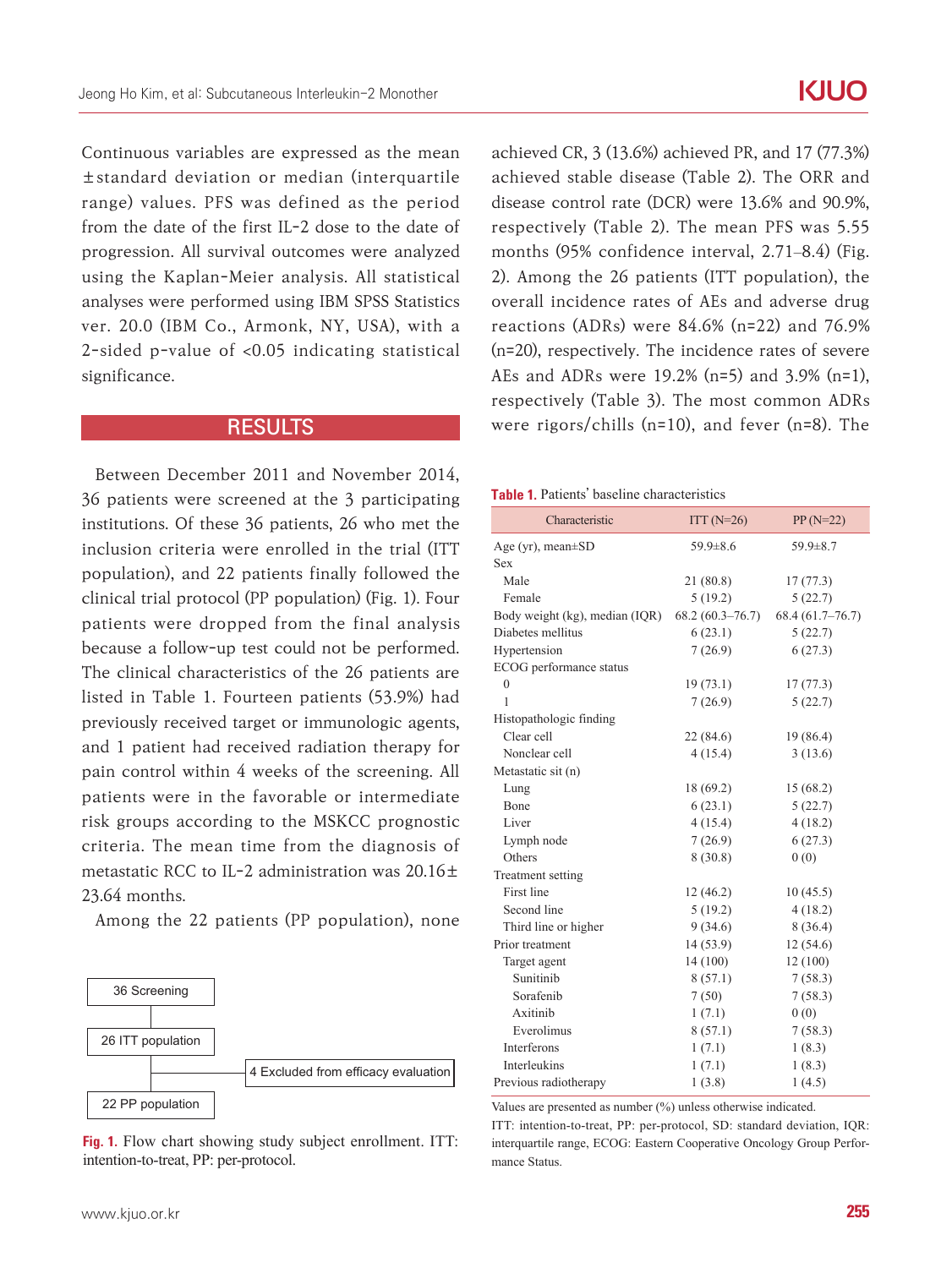| Variable                                   | <b>ITT</b>        | <b>PP</b>          |
|--------------------------------------------|-------------------|--------------------|
| <b>CR</b>                                  | 0(0)              | 0(0)               |
| <b>PR</b>                                  | 3(11.5)           | 3(13.6)            |
| SD.                                        | 21(80.8)          | 17(77.3)           |
| P <sub>D</sub>                             | 2(7.7)            | 2(9.1)             |
| Objective response rate                    | 3(11.5)           | 3(13.6)            |
| Disease control rate                       | 24(92.3)          | 20(90.9)           |
| Total                                      | 26(100)           | 22 (100)           |
| Progression-free survival<br>(mo) (95% CI) | $6.7(3.36-10.02)$ | $5.55(2.71 - 8.4)$ |

Values are presented as number (%) unless otherwise indicated.

ITT: intention-to-treat, PP: per-protocol, CR: complete response, PR: partial response, SD: stable disease, PD: progressive disease, CI: confidence interval.



Fig. 2. Kaplan-Meier survival curve of progression-free survival (PFS) in the per-protocol population.

most common laboratory test abnormality was increased serum alanine aminotransferase level (n=4). The most severe ADR was general weakness (n=1), and the affected patient made a complete recovery with hospital supportive care. Treatment delay was not attributable to AEs or ADRs in all patients.

### **DISCUSSION**

Several studies on IL-2 have provided clinicians and patients with meaningful outcomes. However, no prospective randomized controlled study has

| <b>Table 3.</b> Adverse drug reaction grade 3 or 4 (ITT population) |  |  |  |  |  |
|---------------------------------------------------------------------|--|--|--|--|--|
|---------------------------------------------------------------------|--|--|--|--|--|

| Variable            | No. of patients |   | Grade Treatment relationships |
|---------------------|-----------------|---|-------------------------------|
| Anemia              |                 |   | No                            |
| Ascites             |                 |   | No                            |
| Melena              |                 | 3 | N <sub>0</sub>                |
| Cerebral infarction |                 |   | No                            |
| Pain - other        |                 | 3 | $\rm N_{0}$                   |
| General weakness    |                 |   | Yes                           |

ITT: intention-to-treat.

examined the clinical outcomes of IL-2 therapy in Asian patients. This prospective single-arm trial was conducted to evaluate the efficacy and safety of subcutaneous IL-2 monotherapy for the treatment of metastatic RCC in Koreans. To this end, the enrolled patients were administered IL-2 regardless of prior therapy. Previous studies of subcutaneous IL-2 monotherapy reported an ORR of 10% to 23%.<sup>17-19</sup> We found that the response rate was comparable to those reported previously  $(13.6\% \text{ vs. } 20\%; \text{ p=0.344}).^{17-19}$ 

In recent studies, the ORR with HDIL-2 treatment has been reported as high as  $35\%^{3,4}$  It is difficult to explain the difference in ORR between our study and recent ones; however, the difference may be attributable to several factors such as the method of treatment administration, the dosage of treatment, and patient characteristics. In addition, the mean time to study participation from the time of diagnosis of metastatic disease was too long, which influenced the survival outcomes. Furthermore, the DCR in our study was 90.5% and consistent with the DCR of 92% in another study  $(90.5\% \text{ vs. } 92\%; \text{ p=0.109}).$ <sup>3</sup> We believe that DCR may be a more practical parameter for evaluating treatment efficacy.<sup>20</sup>

IL-2 has been administered in several different ways for a long time. In the early days, patients treated with HD IL-2 experienced severe AEs such as hypotension, infection, and thrombocytopenia, and often required intensive care.<sup>16,21</sup> Hence HD IL-2 has not been widely used, and it is not commonly used today as first-line therapy for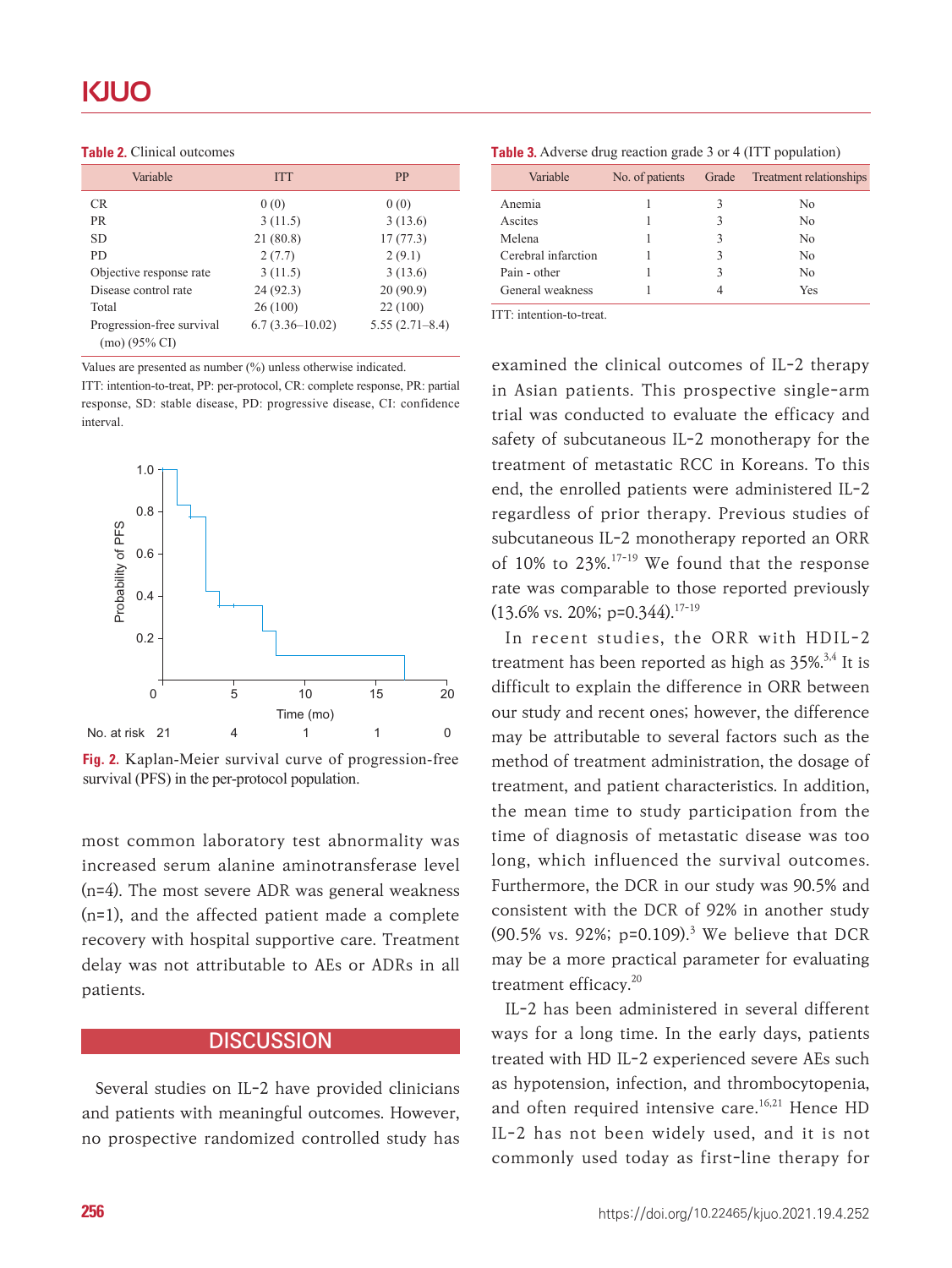metastatic RCC. Initial reports from the latest studies suggest that HD IL-2 therapy showed a relatively higher response rate and toxicities, while a low-dose continuous and subcutaneous regimen resulted in a relatively lower response rate and toxicities.<sup>18,22</sup> On the other hand, because many HD IL-2 studies have not shown survival benefits compared to those associated with alternative regimen studies, low-dose continuous and subcutaneous regimens are still used in clinical practice. Therefore, the choice of the therapeutic IL-2 regimen must be based on the patient's conditions.

Many studies have shown differences in the natural history of metastatic RCC between racial and ethnic groups. $23,24$  Many studies have already shown significant differences in AEs between Asian and non-Asian populations.<sup>25</sup> However, there have not been enough studies on the side effects of IL-2 according to race. Lee et al. $3$  demonstrated the necessity of modifying the HDIL-2 treatment schedule in Asian patients because of severe AEs. The most common AEs of grade 3 or higher were anuria (84%), hypotension (81%), and thrombocytopenia (81%). They suggested that a long rest between treatment cycles is needed for Asian patients. However, in this study, there were no life-threatening treatment-related AEs, such as hypotension and sepsis. One patient complained of grade 4 general weakness but fully recovered after supportive care. Most toxicities were mild to moderate, and no patient required a dose reduction owing to AEs. Although this study population was highly vulnerable to AEs, the incidence of serious AEs was low. This result may be attributable to the safety of the subcutaneous regimen.

Cytokines inhibit tumor cell growth directly by antiproliferative or proapoptotic activity or indirectly by stimulating cytotoxic immune cells against the tumor. There had been high expectations

of cytokine antitumor activity after the discovery of cytokines. However, studies on cytokines failed to show meaningful outcomes. IL-2 had especially been receiving a lot of attention because it is a key molecule in the activation of NK cells and cytotoxic T-lymphocytes.<sup>26</sup> However, it demonstrated only mild clinical benefit and a high level of toxicities. These limitations are considered to originate from the short half-life of most cytokines and the complexities of cell signal transduction. Therefore, there were several difficulties in using IL-2 in clinical practice. For more than a decade, TKIs have been commonly used to treat metastatic RCC, after the advent of new antiangiogenic agents. In recent times, ICIs have come to represent a revolution in cancer treatment, and immunotherapy is currently receiving a lot of attention. Cytokines are being studied in clinical trials, mainly in conjunction with anti-PD-1 and anti-PD-L1 monoclonal antibodies. Basically, tumor antigens are presented by antigen-presenting cells followed by modulation of T-cell activity by immune checkpoints on the cell membrane of T cells, the blockade or stimulation of which consequently results in increased T-cell activity, a key step in increasing the antitumor immune response. Therefore, IL-2 is still important for effective cancer therapy, and several studies on nextgeneration IL-2, with improved pharmacokinetics and pharmacodynamics, are underway. $27,28$ 

This study has some limitations. First, this study was a prospective, single-arm, noncomparative study was aimed at assessing the objective tumor response rate, and although the target sample of 21 participants was met, the sample was still small to ensure generalizability of the findings. Therefore, caution is needed when generalizing the study results. Second, this study aimed to observe the responses following drug administration in clinical practice and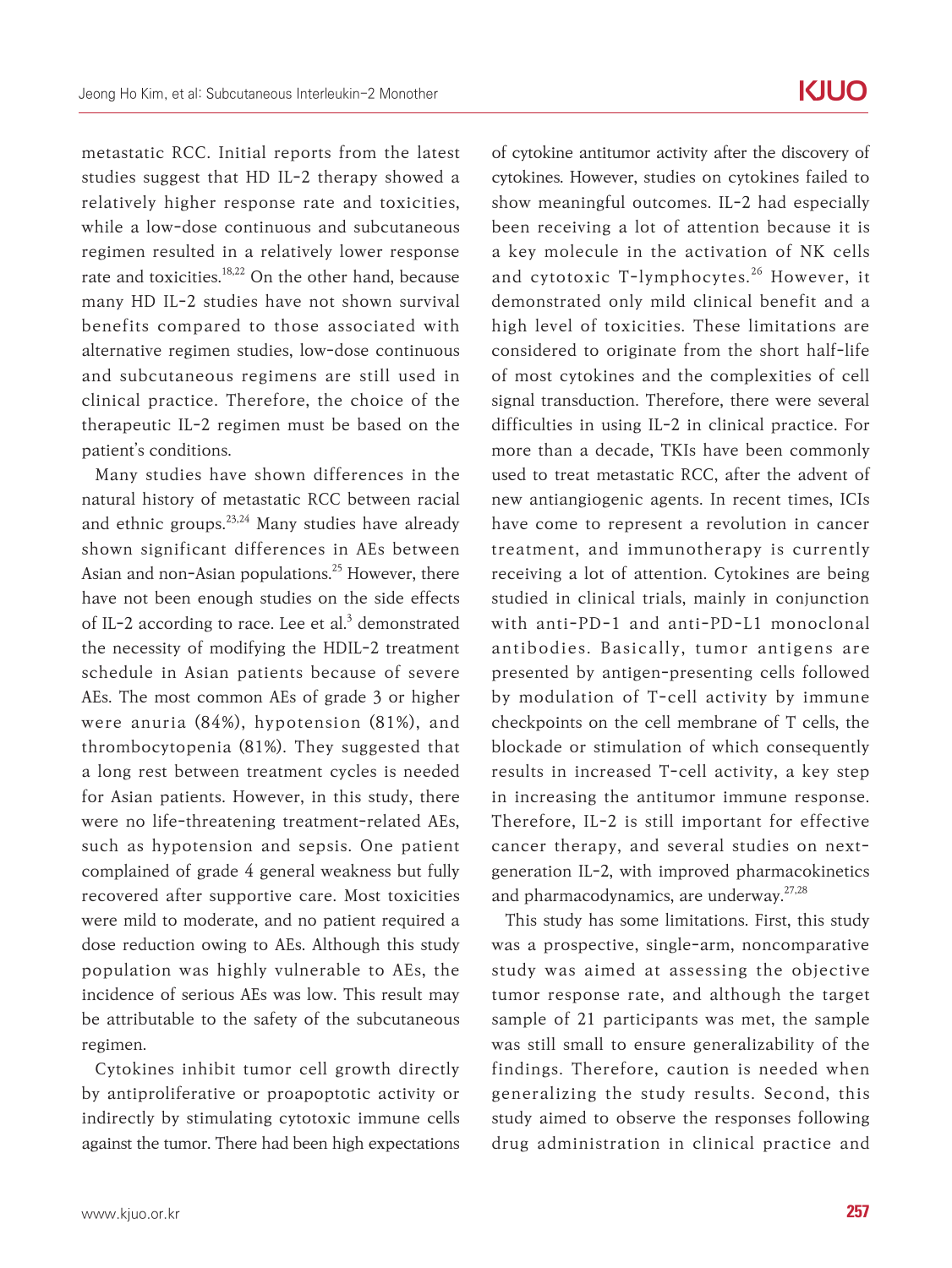## **KJUO**

not to compare the therapeutic effects with those of other agents. Thus, it is important to note that the therapeutic effects of the study treatment cannot be objectively compared to those of other drugs. Third, this study has some unmeasured confounding factors and potential biases that could account for the observed associations. To reduce potential confoundings, the overall response was assessed independently by researchers at each facility and another independent tumor assessor, and their agreement was examined. In the final analysis, the results of the assessment by the researchers at each facility were included. Fourth, we could not present data on overall survival and cancer-specific survival, which limits the acceptance of our findings.

### **CONCLUSIONS**

A subcutaneous IL-2 regimen might be a safe and effective treatment with respect to tumor response and survival in Korean patients with metastatic RCC. Although it is difficult to use this treatment as the first-line treatment option for metastatic RCC in the target therapy era, it is still worth considering for select patients with metastatic RCC.

## CONFLICT OF INTEREST

This work was supported by BMIKOREA, Inc., Jeju, South Korea. Except for that, the authors claim no conflicts of interest.

#### **ORCID**

Jeong Ho Kim, https://orcid.org/0000-0003-4491-0308 Ki Soo Lee, https://orcid.org/0000-0003-0825-3996 Choung-Soo Kim, https://orcid.org/0000-0002-7464-3207 Young Deuk Choi, https://orcid.org/0000-0002-8545-5797 Tae Hyo Kim, https://orcid.org/0000-0002-5994-7878

## **REFERENCES**

- 1. Gupta K, Miller JD, Li JZ, Russell MW, Charbonneau C. Epidemiologic and socioeconomic burden of metastatic renal ceel carcinoma (mRCC): a lterature review. Cancer Treat Rev 2008;34:193-205.
- 2. Heng DY, Xie W, Regan MM, Harchman LC, Bjarnason GA, Vaishampayan UN, et al. External validation and comparison with other models of the International Metastatic Renal-Cell Carcinoma Database Consortium prognostic model: a population-based study. Lancet Oncol 2013;14:141-8.
- 3. Lee JY, Song C, Hong BS, Hong JH, Ahn H, Lee JL. Clinical outcome of high-dose bolus intravenous interleukin-2 with a modified administration schedule for Asian patients with metastatic renal cell carcinoma. Cancer Chemother Pharmacol 2017;79:173-80.
- 4. McDermott DF, Cheng SC, Signoretti S, Margolin KA, Clark JI, Sosman JA, et al. The high-dose aldesleukin "select" trial: a trial to prospectively validate predictive models of response to treatment in patients with metastatic renal cell carcinoma. Clin Cancer Res 2015;21:561-8.
- 5. Motzer RJ, Hutson TE, Cella D, Reeves J, Hawkins R, Guo J, et al. Pazopanib versus sunitinib in metastatic renal-cell carcinoma. N Engl J Med 2013;369: 722-31.
- 6. Motzer RJ, Hutson TE, Tomczak P, Michaelson MD, Bukowski RM, Rixe O, et al. Sunitinib versus interferon alfa in metastatic renal-cell carcinoma. N Engl J Med 2007;356:115-24.
- 7. Motzer RJ, Escudier B, McDermott DF, George S, Hammers HJ, Srinivas S, et al. Nivolumab versus everolimus in advanced renal-cell carcinoma. N Engl J Med 2015;373:1803-13.
- 8. Motzer RJ, Rini BI, McDermott DF, Frontera OA, Hammers HJ, Carducci MA, et al. Nivolumab plus ipilimumab versus sunitinib in first-line treatment for advanced renal cell carcinoma: extended follow-up of efficacy and safety results from a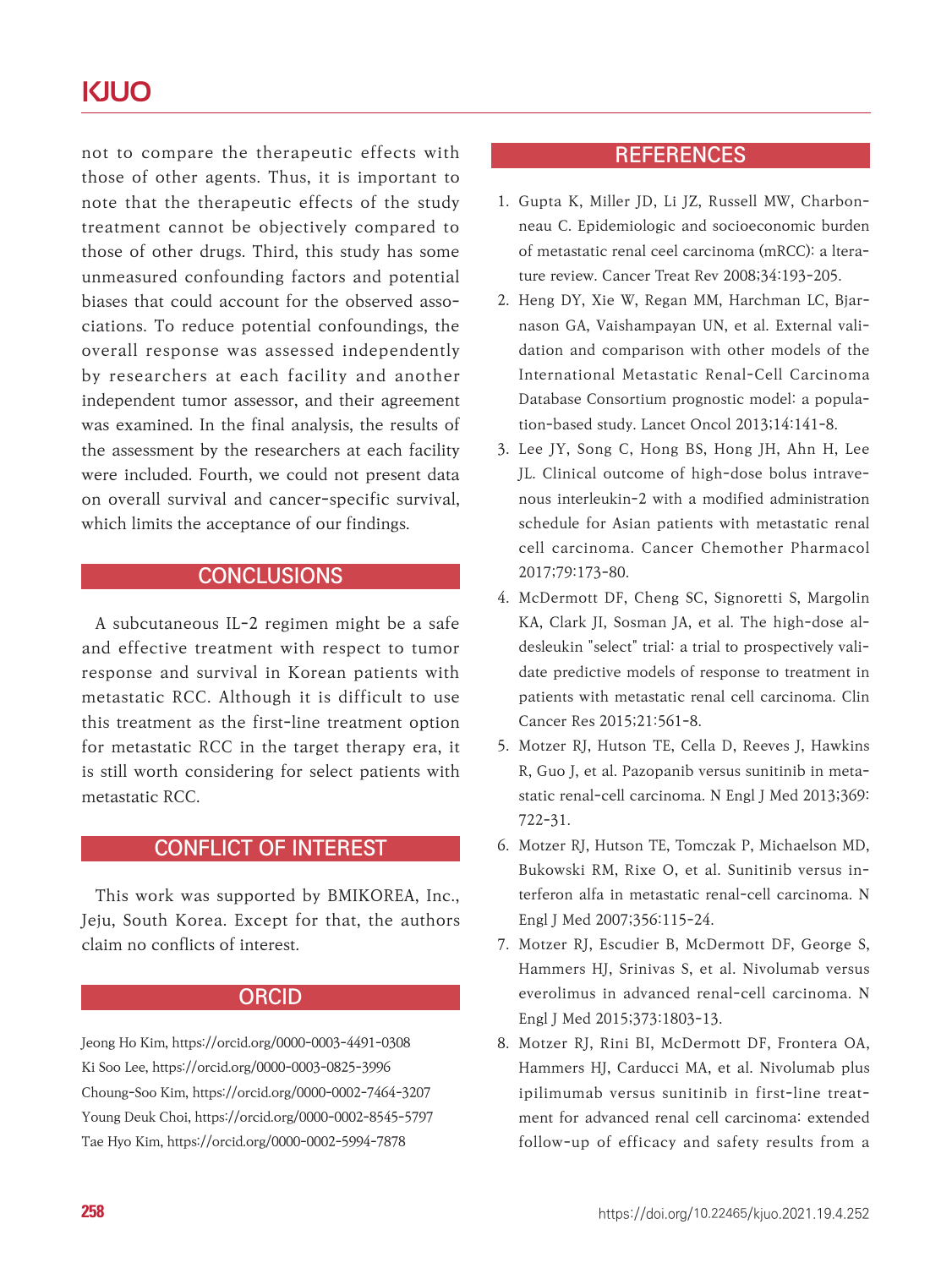randomised, controlled, phase 3 trial. Lancet Oncol 2019;20:1370-85.

- 9. Diamond E, Molina AM, Carbonaro M, Akhtar NH, Giannakakou P, Tagawa ST, et al. Cytotoxic chemotherapy in the treatment of advanced renal cell carcinoma in the era of targeted therapy. Crit Rev Oncol Hematol 2015;96:518-26.
- 10. Dutcher JP, Nanus D. Long-term survival of patients with sarcomatoid renal cell cancer treated with chemotherapy. Med Oncol 2011;28:1530-3.
- 11. Nanus DM, Garino A, Milowsky MI, Larkin M, Dutcher JP. Active chemotherapy for sarcomatoid and rapidly progressing renal cell carcinoma. Cancer 2004;101:1545-51.
- 12. Oudard S, Banu E, Vieillefond A, Fournier L, Priou F, Medioni J, et al. Prospective multicenter phase II study of gemcitabine plus platinum salt for metastatic collecting duct carcinoma: results of a GETUG (Groupe d'Etudes des Tumeurs Uro-Genitales) study. J Urol 2007;177:1698-702.
- 13. Chang AJ, Zhao L, Zhu Z, Boulanger K, Xiao H, Wakefield MR, et al. The past, present and future of immunotherapy for metastatic renal cell carcinoma. Anticancer Res 2019;39:2683-7.
- 14. Berraondo P, Sanmamed MF, Ochoa MC, Etxeberria I, Aznar MA, Pérez-Graciet JL, et al. Cytokines in clinical cancer immunotherapy. Br J Cancer 2019;120:6-15.
- 15. Bukowski RM. Natural history and therapy of metastatic renal cell carcinoma: the role of interleukin-2. Cancer 1997;80:1198-220.
- 16. Fyfe G, Fisher RI, Rosenberg SA, Sznol M, Parkinson DR, Louie AC. Results of treatment of 255 patients with metastatic renal cell carcinoma who received high-dose recombinant interleukin-2 therapy. J Clin Oncol 1995;13:688-96.
- 17. Buter J, Sleijfer DT, van der Graaf WT, de Vries EG, Willemse PH, Mulder NH. A progress report on the outpatient treatment of patients with advanced renal cell carcinoma using subcutaneous recombinant interleukin-2. Semin Oncol 1993;20(6 Suppl

9):16-21.

- 18. Yang JC, Sherry RM, Steinberg SM, Topalian SL, Schwartzentruber DJ, Hwu P. Randomized study of high-dose and low-dose interleukin-2 in patients with metastatic renal cancer. J Clin Oncol 2003;21: 3127-32.
- 19. Sleiifer DT, Janssen RA, Buter J, de Vries EG, Willemse PH, Mulder NH. Phase II study of subcutaneous interleukin-2 in unselected patients with advanced renal cell cancer on an outpatient basis. J Clin Oncol 1992;10:1119-23.
- 20. Lara PN Jr, Redman MW, Kelly K, Edelman MJ, Williamson SK, Crowley JJ, et al. Disease control rate at 8 weeks predicts clinical benefit in advanced non-small-cell lung cancer: results from Southwest Oncology Group randomized trials. J Clin Oncol 2008;26:463-7.
- 21. Fisher RI, Rosenberg SA, Fyfe G. Long-term survival update for high-dose recombinant interleukin-2 in patients with renal cell carcinoma. Cancer J Sci Am 2000;6 Suppl 1:S55-7.
- 22. Yang JC, Topalian SL, Parkinson D, Schwartzentruber DJ, Weber JS, Ettinghausen SE, et al. Randomized comparison of high-dose and low-dose intravenous interleukin-2 for the therapy of metastatic renal cell carcinoma: an interim report. J Clin Oncol 1994;12:1572-6.
- 23. Hoffmann SC, Stanley EM, Cox DE, DiMercurio BS, Koziol DE, Harlan DM, et al. Ethnicity greatly influences cytokine gene polymorphism distribution. Am J Transplant 2002;2:560-7.
- 24. Naito S, Yamamoto N, Takayama T, Muramoto M, Shinohara N, Nishiyama K, et al. Prognosis of Japanese metastatic renal cell carcinoma patients in the cytokine era: a cooperative group report of 1463 patients. Eur Urol 2010;57:317-25.
- 25. Guo J, Jin J, Oya M, Uemura H, Takahashi S, Tatsugami K, et al. Safety of pazopanib and sunitinib in treatment-naive patients with metastatic renal cell carcinoma: Asian versus non-Asian subgroup analysis of the COMPARZ trial. J Hematol Oncol 2018;